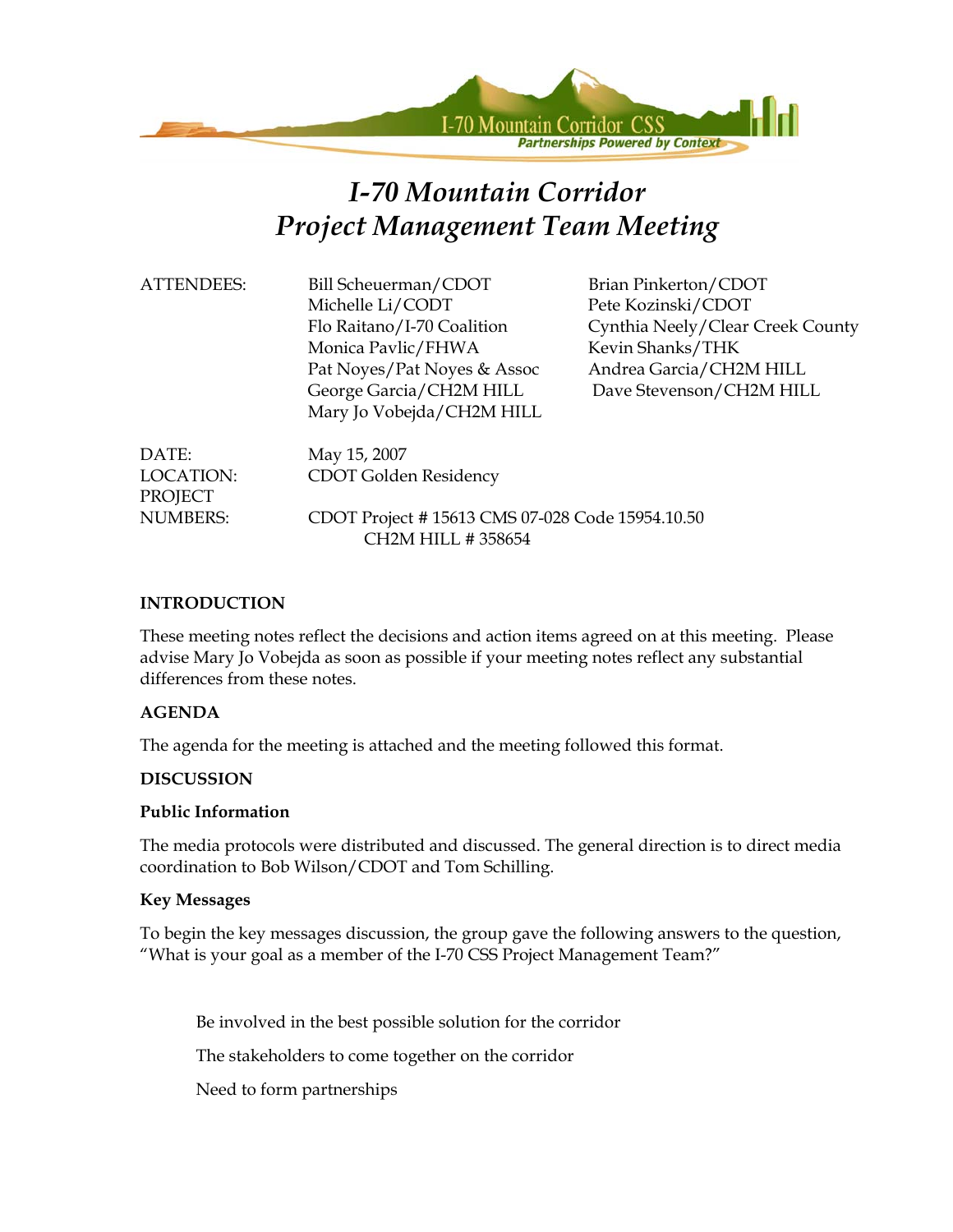Need a precisely defined process to arrive at collaborative decisions

Corridor wide process that balances all of the interests and manages expectations

A process this is clearly defined and seen as fair and equitable and repeatable

Process that will function for all of the Tier 2 documents, therefore it must be flexible and ensure that Tier 2 decisions fit into the recommended solution

Process needs to be bigger that Tier 2 documents, it needs to address design and construction. It is almost an attitude that needs to be instilled in the corridor

Principle driven process

All processes can then subscribe to the principles set forth by CSS

There is an expectation that the CSS project is 'product', while it is a process to produce a product, we will need to manage that and all expectations

The process needs to be organic, not static, and replicable

CDOT plans to use CSS on all projects

This project needs to be coordinated with the PEIS.

We need performance measures

Need to determine how far reaching is this process

Get something done, move forward

Want the products to stand the test of time. 50 years from now we want to be viewed as having done this right!

Want to outline the process

Want to move forward

Want the Western Slope to get more integrated into this process and see how important this project is to everyone on the corridor

Want products from the project

Want everyone to feel good about what we are doing and their encounters with the CSS project

Want people to feel they impacted the outcome

Want to capture feedback consistently throughout the process

This is a different way of doing business for transportation and we all need to take the time to rethink how we are doing our work.

Want to link the CSS guidance to NEPA

Want I-70 to be seen around the country as a showcase process and become the standard for excellence in the state and country for CSS projects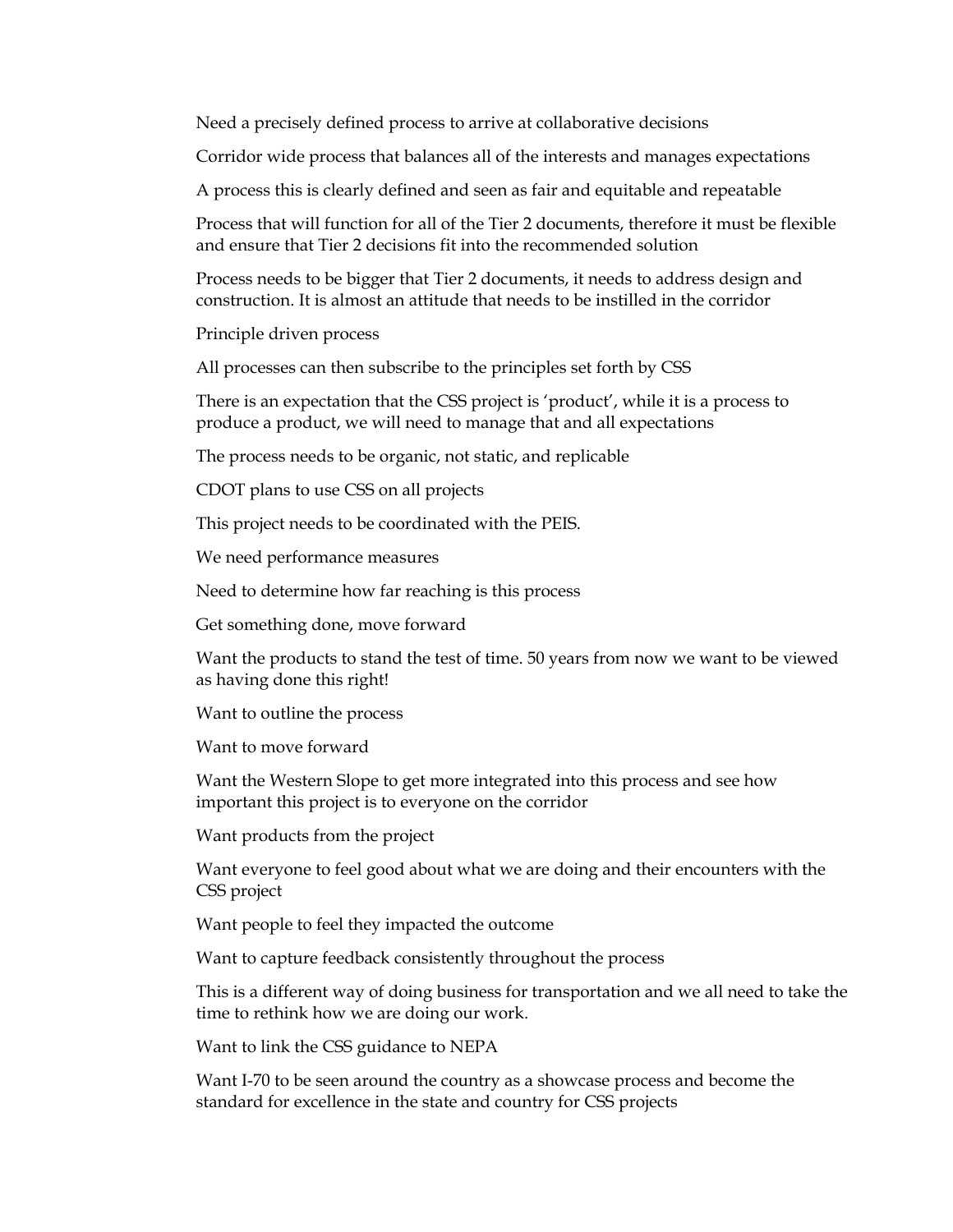Want I-70 to lead the way into a new approach to transportation projects, into the world of integrated planning, holistic solutions, and partnerships in ownership/maintenance

The I-70 project can be an incredible teaching tool in schools, a way to give back to the community. It can teach the importance of transportation in everyone's life. It can teach personal involvement and responsibility in transportation decisions.

The team discussed and suggested edits to the FAQ. These updates will be made and distributed at the next PMT meeting.

### **Logos**

Several options for I-70 CSS logos were discussed. The updated logo will be presented at the next PMT meeting.

#### **Scope of Work**

The team discussed what projects on the corridor would interact with the CSS project. It was agreed that all projects that constitute a change in the corridor would have some interaction with the CSS project. For example, an overlay does not change the corridor width or alignment; therefore overlay projects would not need to interact with the CSS project. Another example is ongoing rock-fall mitigation projects would not interact with the CSS project.

The CSS team needs to be involved as early as possible in projects to be effective. Projects must give the CSS project the time to do our work.

The following status of current projects was discussed:

East Eagle Interchange – is using private dollars, has an active outreach program, construction is expected in March of 2008.

West Vail Pass – is getting ready to screen alternatives, has had public meetings

Wildlife Crossing – has limited funds, will collect data to site location

When the CSS core values are completed they will help direct all future projects. The team discussed the benefit of moving ahead with the context and core values for the CSS projects. The team agreed that moving forward, perhaps late summer with the CSS kick-off meeting and the CSS training and Context Workshop might facilitate the PEIS.

One goal of the Collaborative PEIS effort will be to develop early action projects. The development of context and core values could also help the PEIS identify these early action projects.

The difference between the CSS project results and other projects was discussed. The CSS project is not deciding what the alternative should be, that is the individual projects responsibility. The CSS project will establish the process to use to determine the alternative. The CSS project will develop the context and core values from which criteria will be established for project decisions.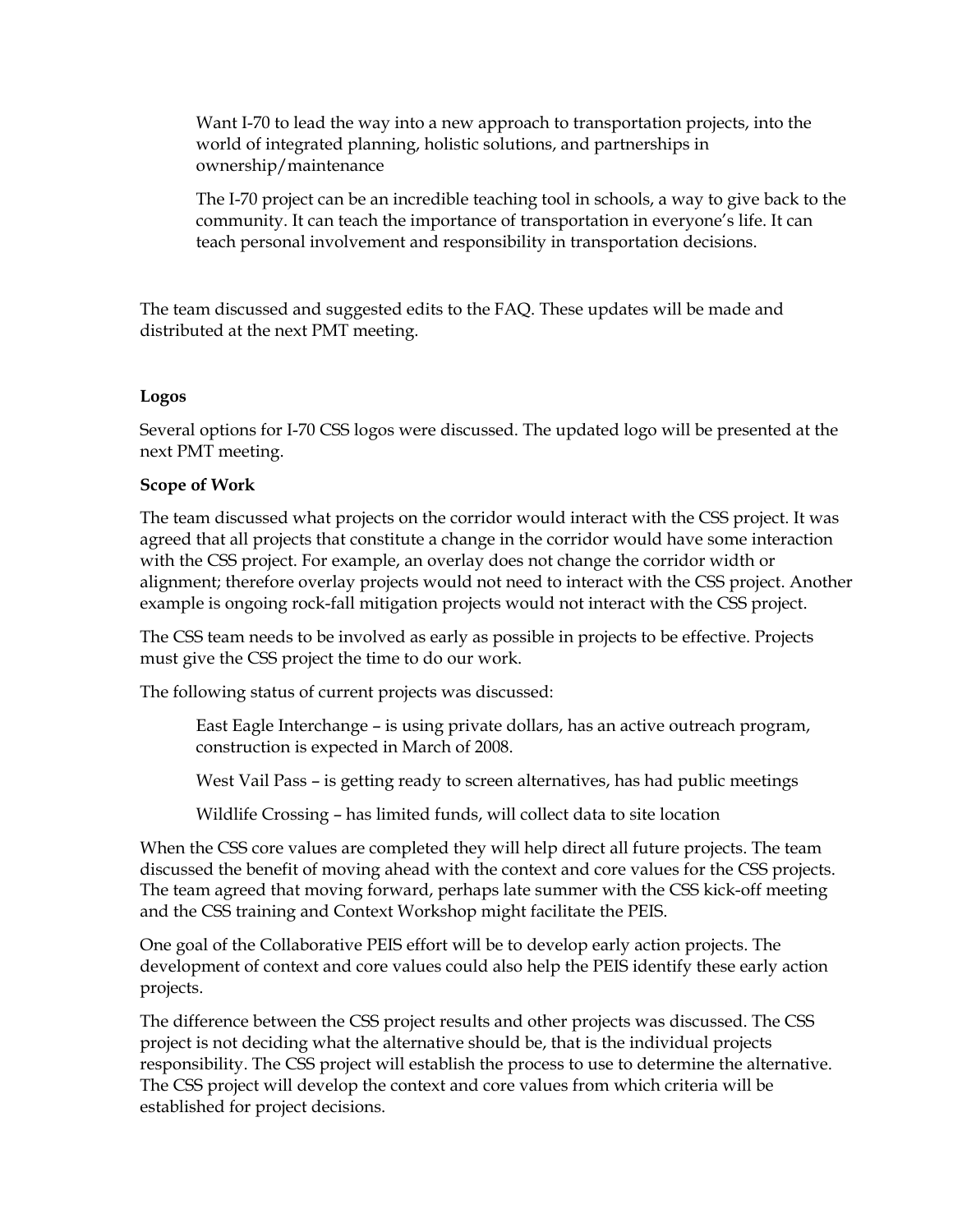### **Debrief of the April 17th Workshop**

The team discussed the benefits of debriefing the April 17th Chain Station Workshop. It was agreed that that 2 different outcomes could result from debriefing.

First the CSS team should discuss how the actual process of the workshop went. What to do in future CSS meetings and what not to do.

Secondly, a larger debrief of the workshop and the resulting construction project could be informative. This debrief would involve the Chain Station design team and community members who attended the workshop. This type of meeting would not be held until the project bid is awarded.

The report for the Chain Station Workshop must include the final solutions.